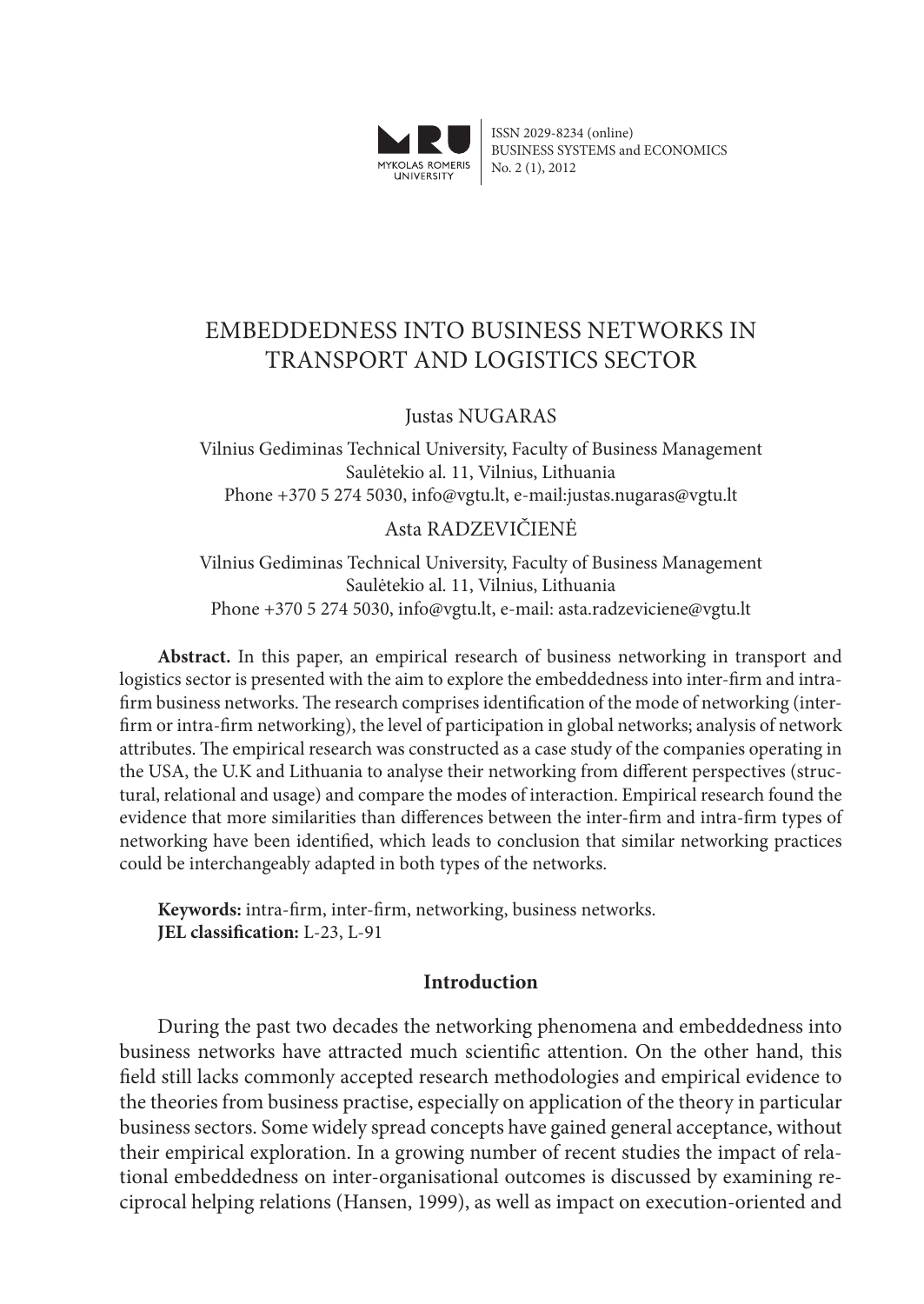innovation-oriented task performance (Moran, 2005) and ease of knowledge transfer (Argote *et al.*, 2003).

It is assumed that different types of networks (production and distribution, business and social, horizontal and vertical) can exist simultaneously in the same expanded business network and that these networks are interrelated. The concept of embeddedness becomes the core issue in network research (Halinen, 1998). Embeddedness is approached by scholars to analyse relationships among partners and is found to be related with the firm's future capability to develop overtime through adaptation and trust (Gulati, 1998; Hansen, 1999; Uzzi and Lancaster 2003; McEvily and Marcus, 2005; Khoja and Maranville, 2009). Increasing consensus in the academic literature that a firm's embeddedness in a network of inter-firm relations matters for its performance (Gilsing, *et al.*, 2008), makes empirical research in this field even more important. The assumption that there is a necessity to recognise the ability of the networks to build and construct new networks on new purposed actions has been one of the key points making networking research valuable for analysis of competitiveness and life cycle of the company (Castels 2000, Vilkas and Bučaitė-Vilkė, 2009).

 This paper deals with the transport and logistics sector, which is claimed to be a pioneering field for networking practices. The research presented aims to find empirical evidence of the networking theory while exploring the level of the transfer of interfirm networking practices into intra-firm and *vice versa*.

The empirical research has been encompassing the following tasks:

- to identify and explore the mode (internal and external networking) predominant in the companies researched/surveyed.
- to explore the level of the networking through analysing the scope of the actions performed.
- to explore the peculiarities of companies' networking in structural, relational, usage dimensions in order to get an insight whether the networking practices are homogeneous or the companies behave differently in intra and versus inter-firm networks.
- to find evidence that companies embedded into inter-firm networks tend to apply the same practise for internal networking.

# **Embeddedness into transport and logistics business networks**

The inter-firm networks of the firm are understood as a set of firm's relationships, both *horizontal* and *vertical*, with other organisations – suppliers, customers, competitors, entrepreneurs (Stuart and Sorenson, 2007) or other entities. Intra-firm networks are a set of formal and/or informal collaborative or learning relationships among business nodes/units of the same legal entity (Achrol and Kotler, 1999, Nugaras and Radzevičienė, 2009). Under this arrangement, each business unit has a sufficient degree of freedom to make most of its own resource allocation decisions while still working in close cooperation with its affiliated business units (Khoja and Maranville 2009). Both inter-firm and intra-firm relations can include relationships across industries and countries (Gulati, *et al.* 2000; Nugaras and Radzevičienė, 2009).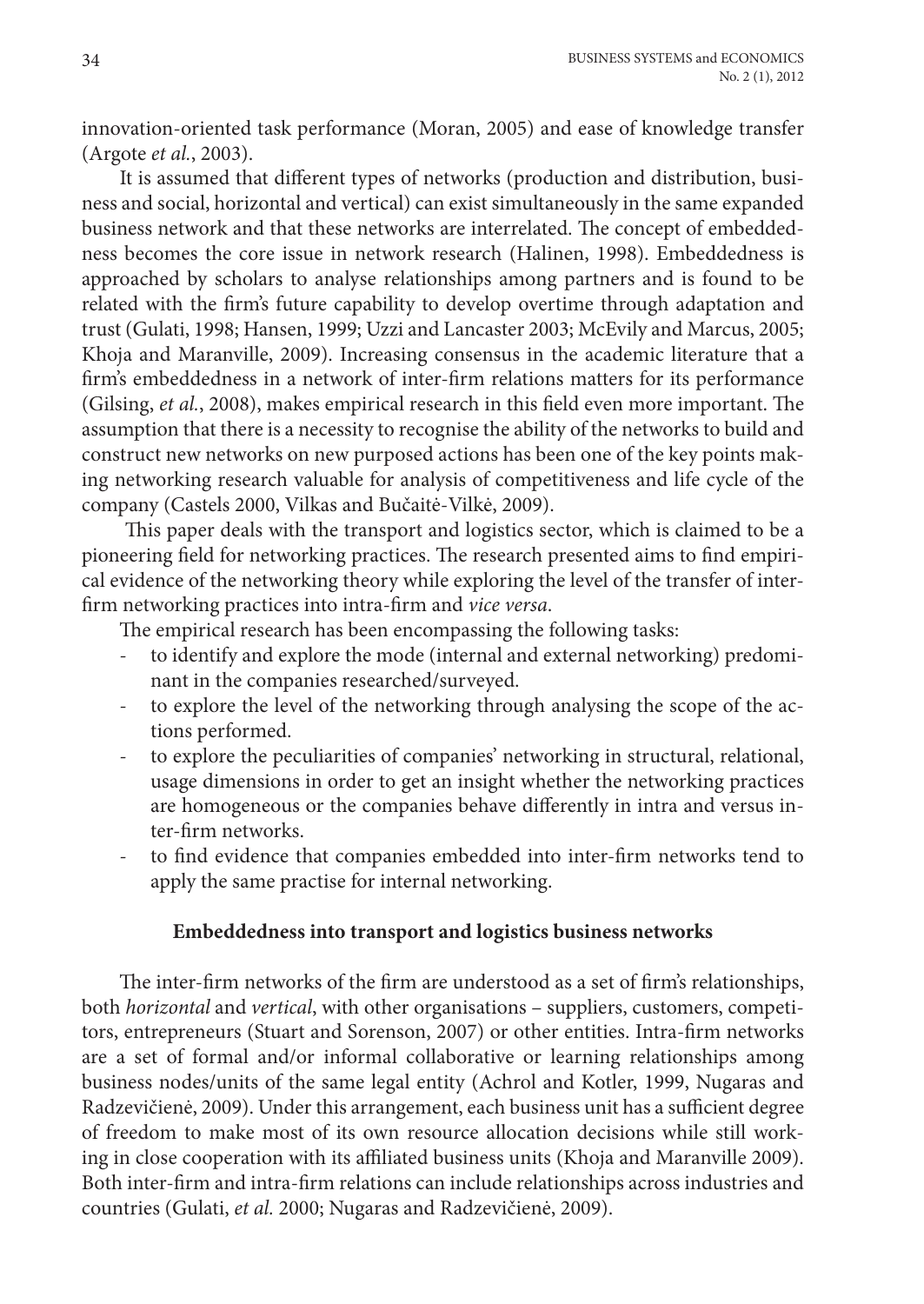Embeddeness to horizontal and vertical; internal and external networks could be adapted to the organisational practices of both large multinational companies (Ghoshal, and Bartlett, 2005) and SMEs as well.There are two dimensions that characterise embeddedness among business partners- (1) relational embeddedness (Gulati, 1998; Uzzi, 1999) and (2) structural embeddedness (Burt, 1992). Relational embeddedness stresses the role of direct cohesive ties as a mechanism for gaining fine-grained information (Gulati, 1998). Structural embeddedness, on the other hand, is the informational positioning of the partners in the relationship (Argote et al., 2003, Rindfleisch and Moorman, 2001).

Networks are continuously developing towards more advanced forms with not only vertical but also horizontal integration. The transport and logistics sector companies are the pioneering ones in using vertical networking model which evolved from buyer and seller relations with a means of transport as a key integrator in the vertical networks. The vertical networking theory is mostly applicable in the value delivering function in the goods market, and it is also an object of investigation of researchers marketing channels looking at the effects of the overall set of ties that bind firms together (Golfetto, *et al.*, 2007).

Although the theory of horizontal networking has been known almost for a decade, we still lack empirical evidence of how the transport and logistics sector is able to apply new forms of networking e.g. in clusters and multimodal logistic chains.

Expanded horizontal networks are often based on *coopetitive* relationship consisting of two diametrically different logics of interaction. Network actors are involved in a relationship that on the one hand consists of hostility due to conflicting interests and on the other hand consists of friendliness due to common interests (Luo, *et al.*, 2006; Lado, 1997; Gnyawali and Madhavan, 2001).

Theoretical framework of the *service value networks* has been also important/used for the empirical research presented in his paper. Particularly, research of Basole and Rouse (2008), who identify five types of actors in the service value network: consumers, service providers, tier 1 and 2 enablers, and auxiliary enablers. The value in a service value network is created through a complex set of B2B, B2C, and C2C relationships, and influenced by the social, technological, economic and political context in which it is embedded.

One of the new issues to be explored in theory and in empirical research is profit sharing among collaborative firms. Stein and Ginevičius (2010) argue that functioning of collaborative business is based on the compatibility of the collaborative business members' interests and suggests formula for the profit-sharing mechanism.

The theoretical framework presented above served to elaborate the hypothesis for the empirical research and to identify major issues to be tackled/explored. In this particular paper the major findings are presented, which are derived/coming from the comparison of the empirical inter-firm networking to intra-firm networks in order to identify how different networking modes are blended in business practice of the logistics and transport companies.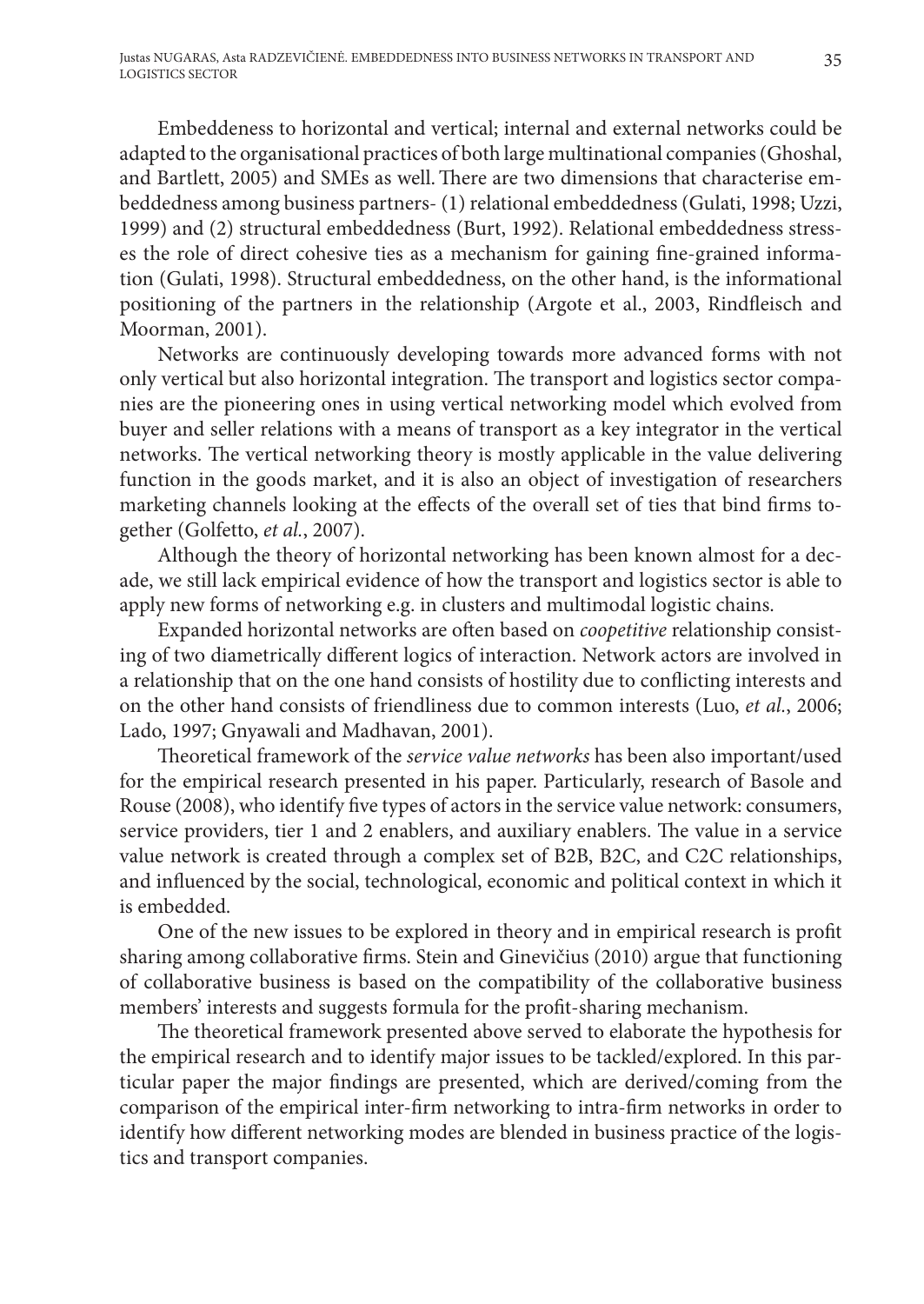## **Research methodology**

In this research, embeddedness in the networks have been analysed taking into consideration 3 different company selection criteria: (1) participation in inter-firm or intra-firm networking; (2) level of participation in global networks, (3) three-dimensional structure for different networks' attributes analysis.

Theoretical model proposed by Carson, *et al.* (2004) has been applied as a framework (Fig. 1). The case study approach has been chosen in order to investigate the questions "how and why". To combine the results from the inter-firm and intra-firm networking, a survey based on a semi-structured questionnaire was conducted.

**Fig. 1.** Research dimensions (Carson, *et al.* 2004)



The main research questions explored are: how networking improves the characteristics of company performance; how moving from the network periphery to the centre improves performance of the company, what is the stage of networking in the Lithuanian transport and logistics; how inter-firm and intra-firm networking differs in structural, relational and usage dimensions. In order to compare the results of different companies, Likert scale questions were used.

The empirical research was performed during the period from August 2009 to April 2010. Experts from 4 international companies and 2 local (Lithuanian) companies participated in the in-depth interview. The investigation included 2 companies participating in an inter-firm network and 4 companies participating in an intra-firm networking, 4 companies in Lithuania, 1 in the USA, and 1 in the U.K.

- a) *DHL* is a global market leader in the logistics industry providing international express, air and ocean freight, road and rail transportation and contract logistics services (DHL, 2010). *Its Lithuanian branch is analysed.*
- b) *Kuehne + Nagel* is a global leader in international forwarding, it delivers integrated solutions across the supply chain, and ranks among the top three worldwide contract logistics providers (Kuehne + Nagel 2010). *Its branches in New York and Lithuania are analysed.*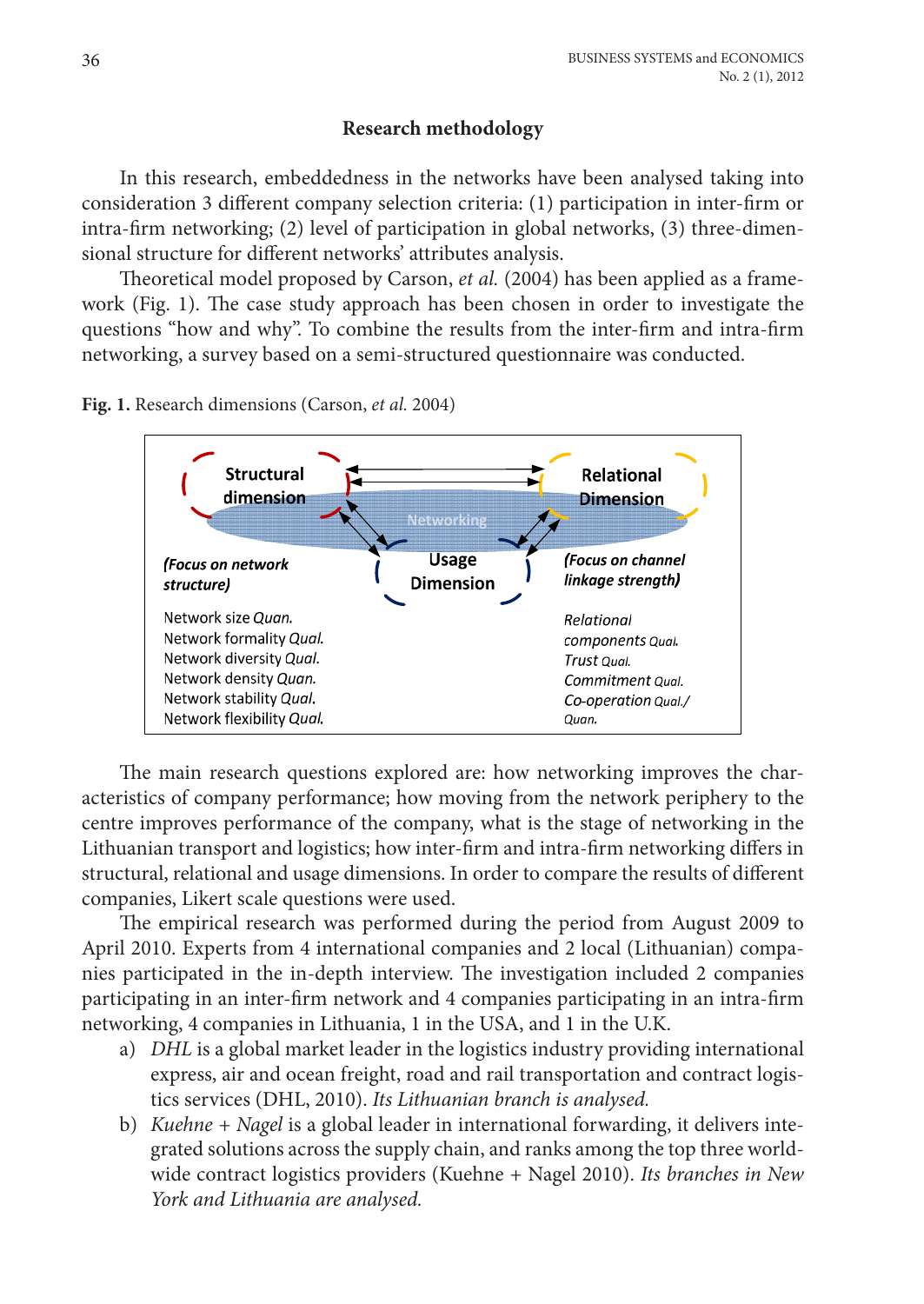- c) *The Mott MacDonald Group (analysed branch in the U.K.)* is a management, engineering and development consultancy company serving public and private sectors worldwide, it has implemented global projects in the transport and logistics sector and has been working in various transport and logistics networks (Mott MacDonald Group 2010).
- d) *AD REM* is one of the largest Lithuanian logistics, transport and warehousing group of companies. AD REM services: international and local road, rail, air, sea transportation and forwarding services, warehousing and distribution, import – export terminal, bonded warehouses services, customs brokerage, cargo insurance, and third-party logistics (3PL). Member of the World Freight Network (AD REM 2010).
- e) *Remil* provides freight forwarding on the peat moss export and load delivery to customers. Company is the main transporter of the Company DURPETA production. (Remil 2010) Is not a member any formalised networks.

# **The findings of empirical research**

# **Structural dimension of networking**

*Network size and maturity:* the surveyed companies are different in size, global coverage, and the size of the network (Table 1). All global companies have more than 10 years networking experience, global coverage and more than 100 members in the network, and are defined as mature networks.

| Name of the<br>company | Location of<br>the company/<br>researched<br>subsidiary | Global<br>coverage | Predominant<br>network<br>type | Number of<br>employees in<br>the company | Size of the<br>network |
|------------------------|---------------------------------------------------------|--------------------|--------------------------------|------------------------------------------|------------------------|
| <b>DHL</b>             | Global/Lithuanian                                       | 220                | Intra-firm                     | $\approx 300,000$                        | $\approx 650$          |
| Kuehne +               | Global                                                  | 100                | Intra-firm                     | $\approx 55,000$                         | $\approx 900$          |
| Nagel                  | a. USA/New York<br>b. LT/Vilnius                        |                    |                                |                                          |                        |
| Mott<br>MacDonald      | Global/UK-<br>Holborn                                   | 120                | Intra-firm                     | $\approx 14,000$                         | 150                    |
| Adrem                  | Local/Lithuania-<br>Vilnius                             |                    | Inter-firm                     | $\approx 250$                            | $\approx 85$           |
| Remil                  | Local/Lithuania-<br>Kaunas                              | 1                  | Inter-firm                     | $\approx$ 30                             | $\approx$ 30           |

| Table 1. The profiles of the surveyed companies |  |  |  |  |  |  |
|-------------------------------------------------|--|--|--|--|--|--|
|-------------------------------------------------|--|--|--|--|--|--|

Understanding the importance of networking maturity in the company was evaluated by correlation matrix. The correlation matrix compares the similarity of the companies' attitudes when evaluating particular issues. Correlation analysis of all answers is based on the results of the structured part of the in-depth interview (Table 2). The higher correlation values are identified in Kuehne+ Nagel USA in comparison to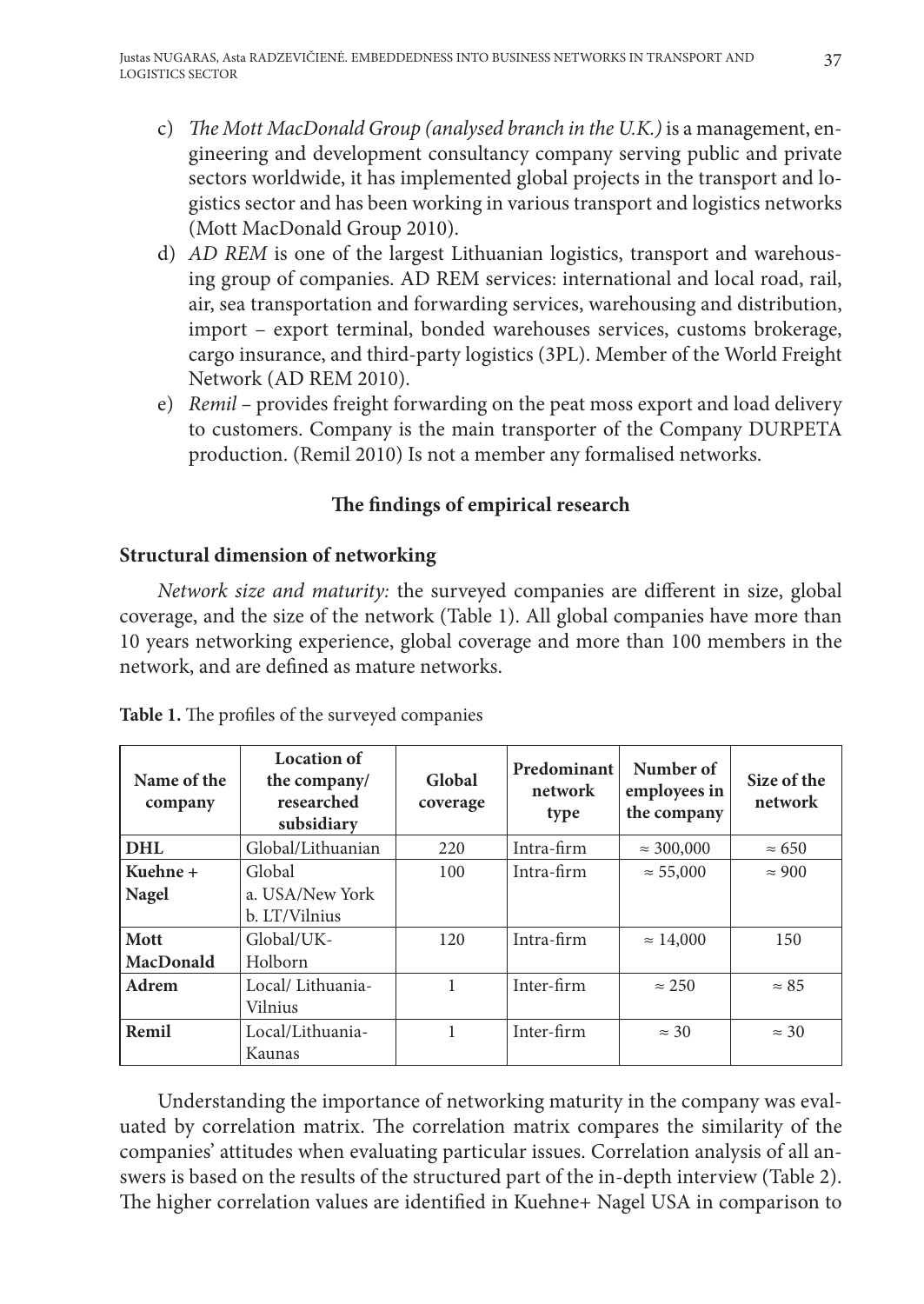all other companies with correlation average  $(r = 0, 3489)$  with standard deviation of  $(sd = 0.202304).$ 

|                    | Kuehne +<br>Nagel USA | Kuehne +<br>Nagel LT | <b>Mott</b><br>MacDonald | <b>DHL</b> | Adrem  | Remil |
|--------------------|-----------------------|----------------------|--------------------------|------------|--------|-------|
| Kuehne + Nagel USA |                       |                      |                          |            |        |       |
| Kuehne + Nagel LT  | 0,3437                |                      |                          |            |        |       |
| Mott MacDonald     | 0,4500                | $-0.0193$            |                          |            |        |       |
| <b>DHL</b>         | 0,3236                | $-0,0303$            | 0,3629                   |            |        |       |
| Adrem              | 0,5170                | 0,0215               | 0,3374                   | 0,3565     |        |       |
| Remil              | 0,1102                | $-0,0079$            | 0,1368                   | $-0,0349$  | 0,4606 |       |
| Average            | 0,3489                | $-0.0090$            | 0,2790                   | 0,1608     | 0,4606 |       |

**Table 2.** Correlation matrix of the values of the attitudes

For further analysis the ANOVA matrix tool was used with hypothesis H0 – the mean of the answers from different companies (A and B) is the same and the companies could be considered as similar; H1- companies are not similar. The test confidence level is (α=0,05). The test results are presented in Table 3.

**Table 3.** ANOVA matrix similarity analysis

|                    | $Ku + Na$ .<br><b>USA</b> | $Ku. + Na.$<br>LT | Mott<br>MacDonald | <b>DHL</b> | Adrem   | Remil |
|--------------------|---------------------------|-------------------|-------------------|------------|---------|-------|
| Kuehne + Nagel USA |                           |                   |                   |            |         |       |
| Kuehne + Nagel LT  | similar                   |                   |                   |            |         |       |
| Mott MacDonald     | similar                   | not               |                   |            |         |       |
| <b>DHL</b>         | not                       | not               | not               |            |         |       |
| Adrem              | not                       | not               | not               | similar    |         |       |
| Remil              | not                       | not               | not               | similar    | similar |       |

According to the data in Table 4, three groups of players could be identified: (1) global networking players (Kuehne+Nagel USA and Mott MacDonald); (2) the Lithuanian companies (DHL, Adrem, Remil); (3) intra-firm network companies (Kuehne + Nagel USA and Kuehne + Nagel LT). From the correlation and ANOVA matrices several conclusions could be drawn: even if networks have correlation from  $(r= 0.3374)$  to  $(r= 0.5170)$ , this does not mean that networks are similar to each other; it means that they have some similar features that correlate. Also the specificity of national (Lithuanian) background makes companies similar in their understanding of and performing in the networks.

*Network formality and flexibility* was assessed according to operation and communication functions. The transport and logistics sector is based on fixed, standardised operations (av=6,7), this is especially true for intra-firm networks (Mott MacDonald, Kuehne+Nagel USA, Kuehne+Nagel LT).

Inter-firm networks can faster and better adapt to changing environment and have an easier innovation process, but it involves higher risk. In the inter-firm networks no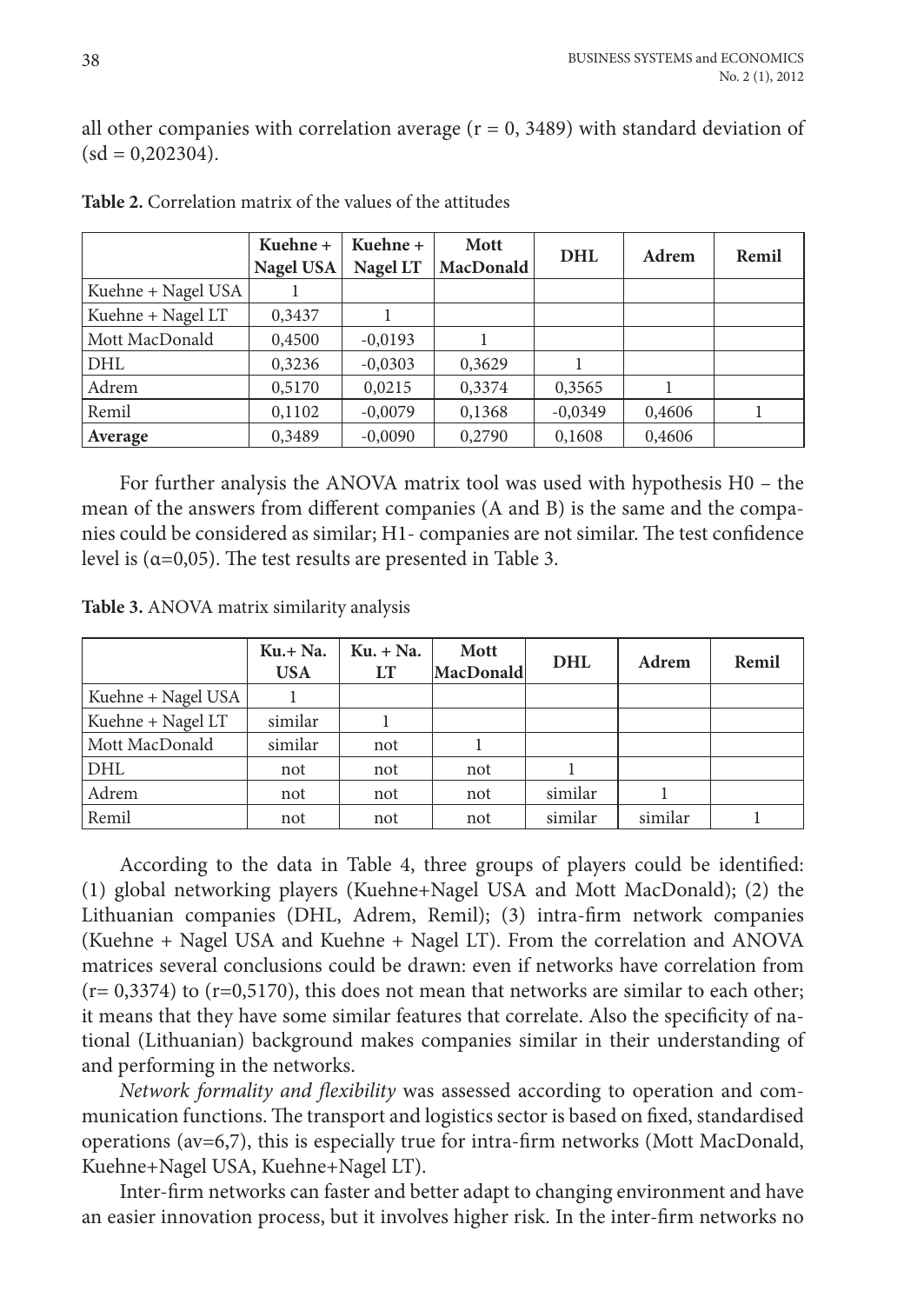common goals or results are set: the structure and formality of interaction depend on the interaction between two nods.

There is a semi-formal (value=5) system in DHL: products are formalised to ensure the same quality of the services and unity of the brand, and the lower standardisation of operations and communications ensures a possibility to adapt to cultural differences, as well as local features of the subsidiary (Fig. 1). In intra-firm networks strict goals and results are set by the headquarters. More flexibility could increase the performance efficiency, but it does not contribute to low risk-taking philosophy of a general network.

*Network management:* it is worth to emphasise the answers that describe different management efforts (Fig. 2). As in this case inter-firm networks are smaller and therefore less complex, less management efforts are needed. From the in-depth interview it is clear that smaller companies do not consider network management as a necessity or an important function. The importance of the role of organising the networks was emphasised. In the case of a larger Lithuanian company, the management of a network is delegated to the headquarters of a formally established inter-firm network, thus networking functions are concentrated on the control of financial transaction flows. The more developed networks, the higher values reflecting the assessment of the network management importance.

Some networks have a binary management model, their network members are jointed in regional units, and there is a separate network for development and coordination of products, another network is also managed on the regional basis with the headquarters, but as the products are not so strictly specified, there is no separate product management.





 *Network growth and stability:* strategic network development depends on how the network growth is considered. The analysis indicates that increase in the turnover is highly considered as network growth (av=.  $9,2$  in a scale from 1 to 10) (Fig. 3). All

**Fig. 2.** Network formality **Fig. 3.** Management of networks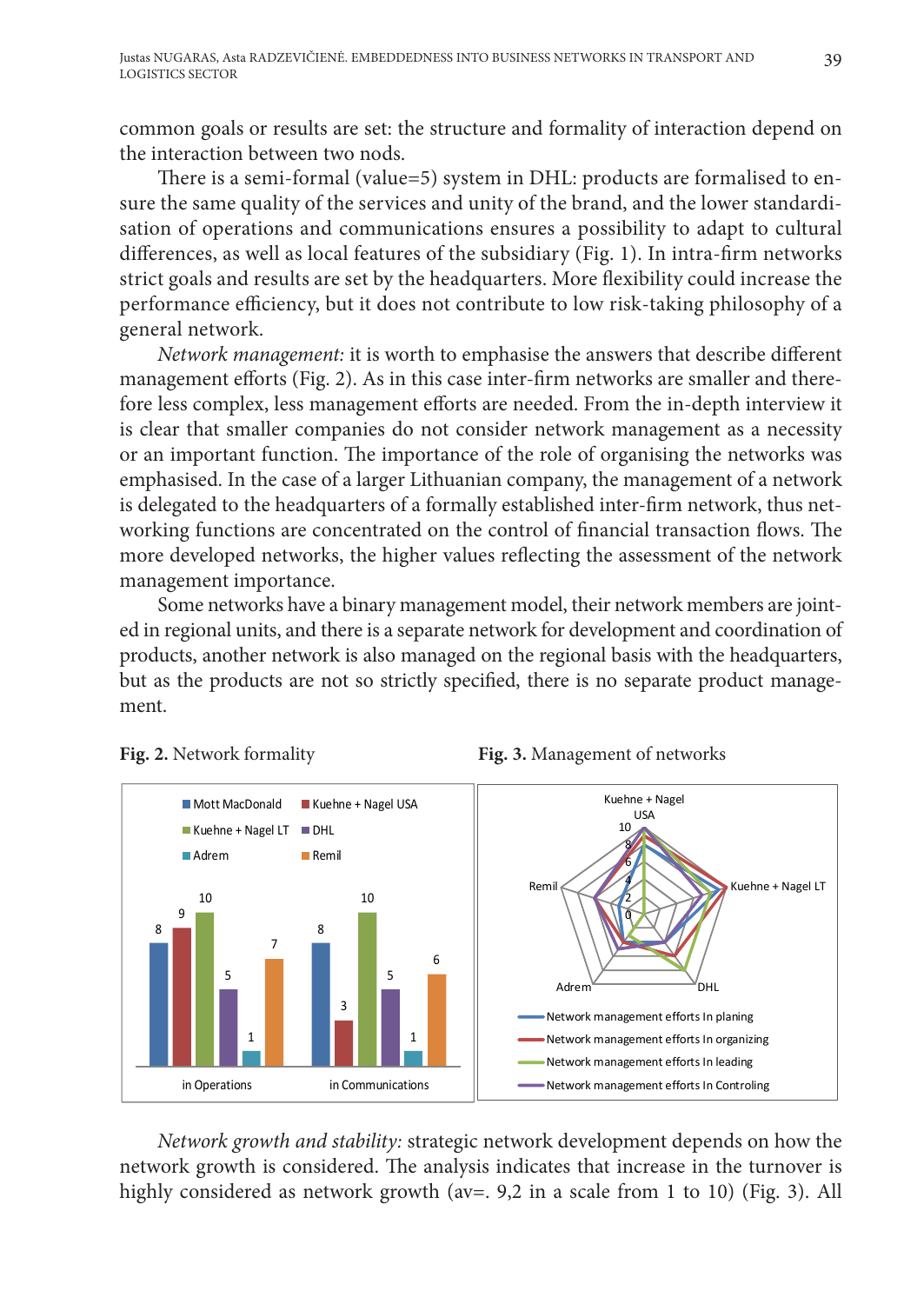participants of the research were more likely to agree that the increase in a number of network nods not necessarily affects better performance of the network (av=5,6). Aggregated answers to open questions showed that the matured (global) network growth is a few nods per year (opening new offices in the new destinations and countries), the main idea to keep stable structures. Immature networks change constantly and rapidly, there are no stable structures and communications.

4 growth attributes were analysed: the most relevant factor for the companies was increase in the turnover of network members, the second one was more intense relations between the network members, while increase in the amount of members in the network and general extensions of business relations were less important factors.

#### **Relational dimension of networking**

Trust was considered as the most important factor in networking with average evaluation of 9.2 from 10. Inter-firm networking gives a possibility to choose partners. Intra-firms are forced to cooperate with internal partners even if they do not trust them (Fig. 4). Trust between nods in inter-firm networks depends on gate-keepers and their social interaction. Partners are chosen on the basis of trust and could be changed. In the intra-firm networks, corporate communication is organised to support the commitment. The personnel of different nods are forced to participate in formal regular meetings to exchange information and to support their commitment. In the analysed companies, joint performance is based on the level of social interaction without special supported activities.



**Fig. 4.** Importance of relations

Dependence on different relational attributes is presented by the correlation matrix (Table 4). There are many parameters with strong correlation that amplifies a hypothesis that they could be interrelated.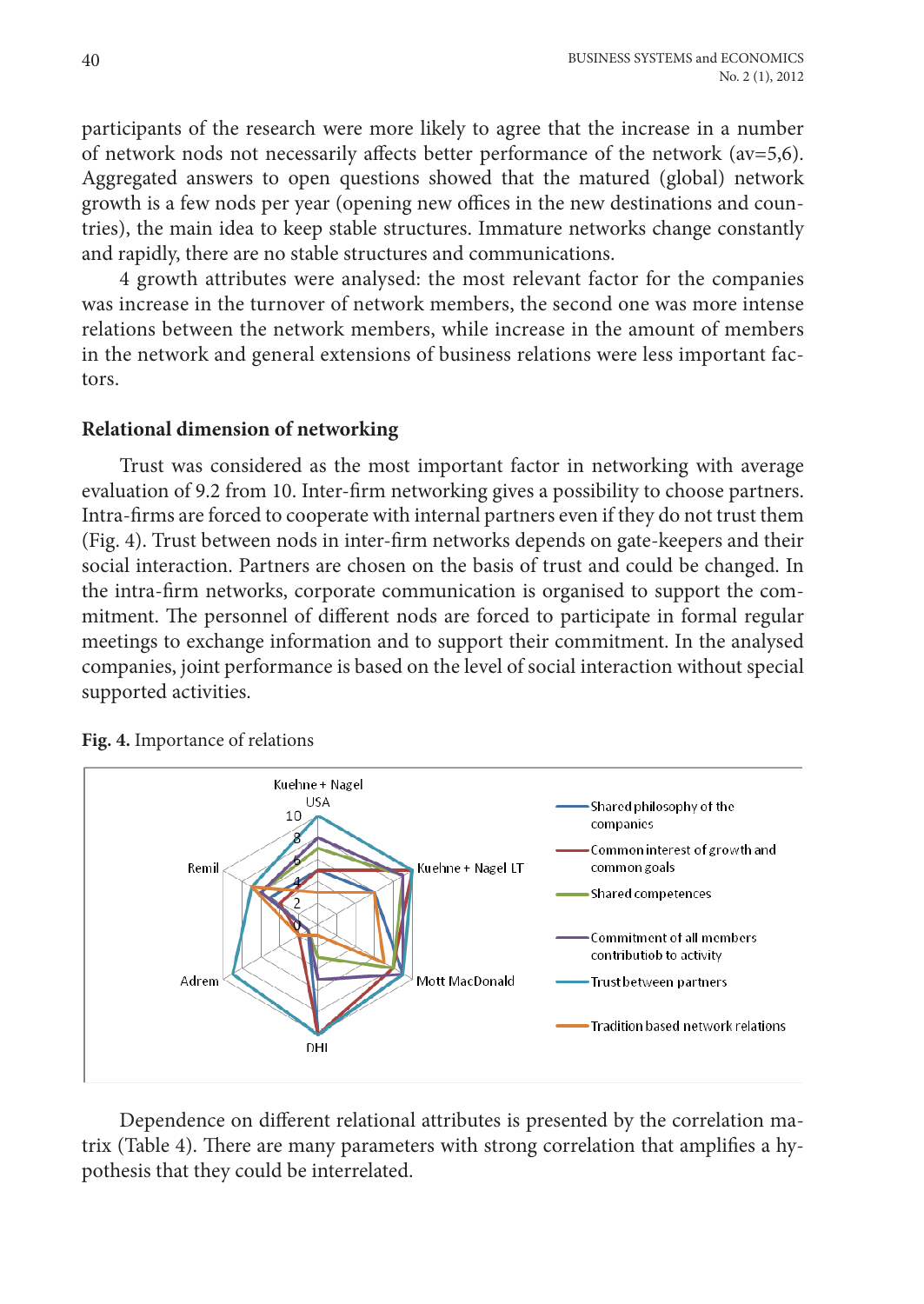|                                                  | <b>Shared</b><br>philosop-<br>hy | Common<br>interest<br>of growth $ $<br>and com-<br>mon goals | <b>Shared</b><br>competen-<br>ces | Commit-<br>ment of all<br>members<br>contribu-<br>tion | <b>Trust</b><br>between<br>partners | <b>Tradition</b><br>based<br>network<br>relations |
|--------------------------------------------------|----------------------------------|--------------------------------------------------------------|-----------------------------------|--------------------------------------------------------|-------------------------------------|---------------------------------------------------|
| Shared philosophy                                |                                  |                                                              |                                   |                                                        |                                     |                                                   |
| Common interest of<br>growth and common<br>goals | 0,8377                           |                                                              |                                   |                                                        |                                     |                                                   |
| Shared competences                               | 0,3628                           | 0,4683                                                       |                                   |                                                        |                                     |                                                   |
| Commitment of all<br>members' contribution       | 0,5644                           | 0,6048                                                       | 0,9648                            | 1                                                      |                                     |                                                   |
| Trust between partners                           | 0,2652                           | 0,5392                                                       | 0,0741                            | 0,2039                                                 | 1                                   |                                                   |
| Tradition based network<br>relations             | 0,1166                           | 0,0903                                                       | 0,7499                            | 0,6195                                                 | $-0,5363$                           |                                                   |

**Table 4.** Correlation matrix on the relational dimension

*Communication:* one of the qualitative indicators of the network centrality is intensity of communication while performing various functions (Fig. 5). The more functions are performed in higher intensity the more central is the nod. In order to evaluate centrality of the nod a quantitative analysis on the network and all the nods in the same network should be undertaken. The Lithuanian companies do not consider lobbing (av. = 4.5) as an important function of the company activities. Insufficient attention to joint marketing and market research shows that the Lithuanian companies still do not see bigger possibilities created by more integrated networks. Intra-firm networks have constant cooperation in day-to-day activities, and in the developing of new products and services. Advanced intranet and IT support is created in the intrafirm networks to ensure communication support and constant flows of information. In the analysed inter-firm networks, communication systems are not well enough developed.



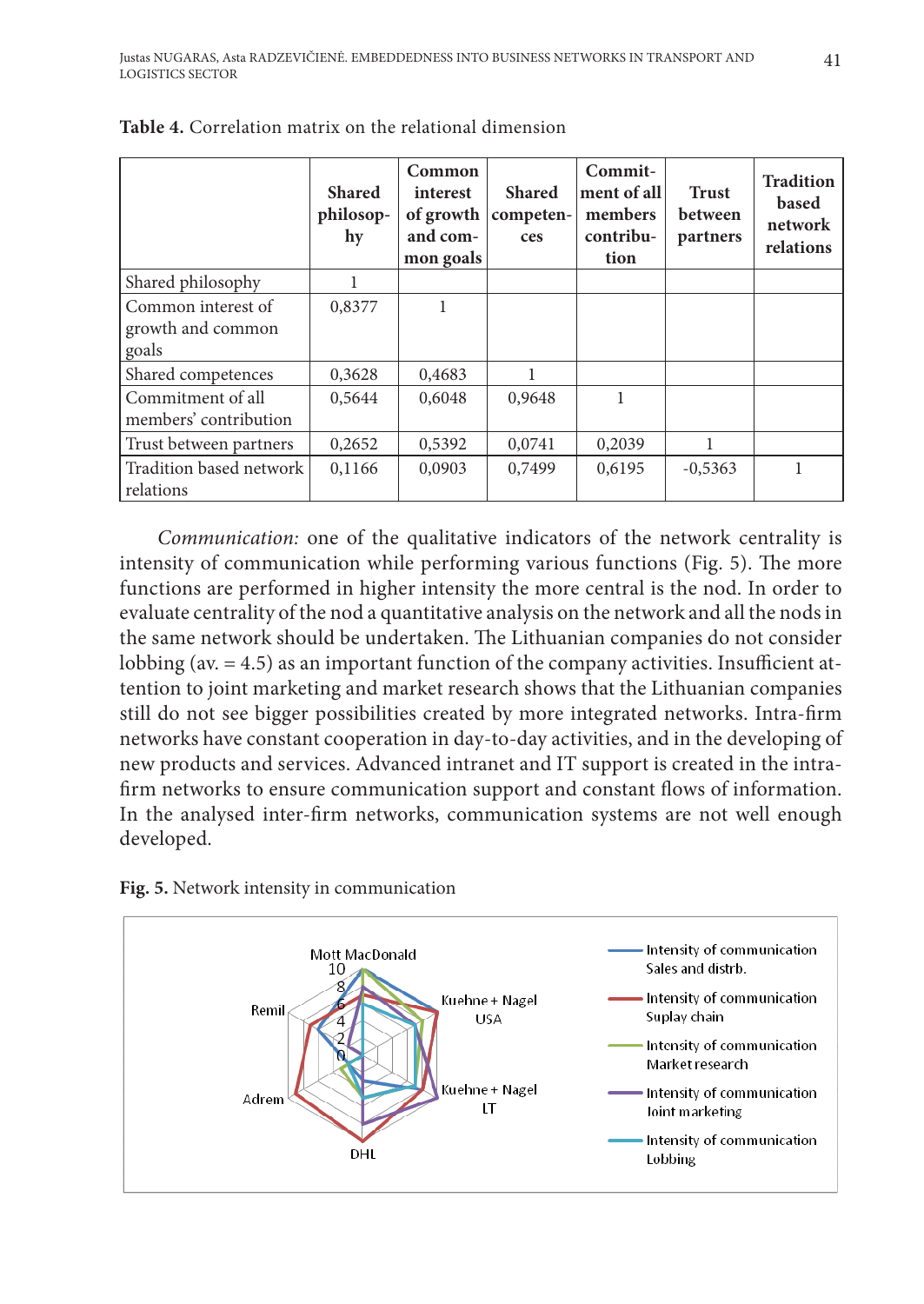*Cooperation and competition:* the analysis of the data comparing cooperation and competition in the analysed firm is given in Fig. 6. From the trend lines, it is seen that in more international networks, cooperation has higher values. Therefore, competition predominates in the Lithuanian companies. However, similar values show that interaction and turbulent business environment companies are forced to use both patterns in their interaction.

In 4 of the 6 analysed cases the values of cooperation and competition are very similar. It means that a theoretical model of coopetition could be adapted to the development of the companies. The intra-firm network basis naturally provokes to cooperate – it is an advantage for the intra-firm as the network is supported by the company brand and philosophy. Less developed relational dimension and less intensive communication activities of networking are reflected in the lower values of the cooperation and competition factor.

Fig. 6. Coopetition: cooperation and competition



#### **Usage dimension of networking**

Usage dimension of networks depends directly on the functions performed by the network. In this case networks are created to perform transportation and logistics activities. (Fig. 7). In the transport sector, networking is a core element of business ( $av = 9.2$ ) and  $sd = 1,6$ ). Accessibility to the markets is directly related to a bigger market share  $(av= 8,8; sd= 1,5)$ . All other values are of the same importance.

The impact of attributes related to the usage dimension is presented in Fig. 7. Local advantages and geography of the market are the core features of networks. Intra-firm networks have their offices spread all over the world so as to reach competitive advantage.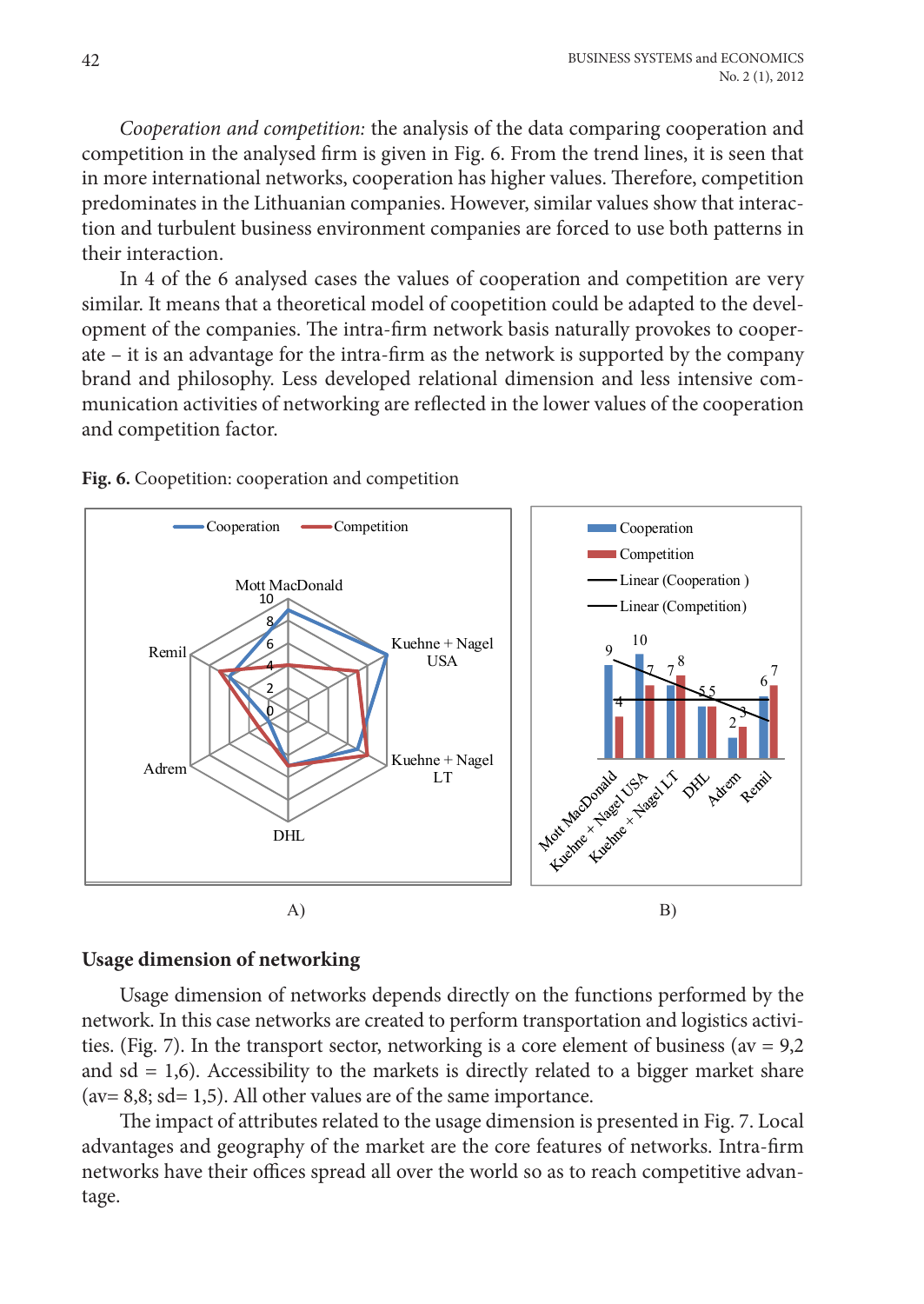

**Fig. 7.** Network impact on the company

 In contrast, smaller firms form inter-firm networks to have the same possibilities through the network of their partners. From the evaluation of the networking attributes, it is obvious that the same network (Kuehne+Nagel USA/LT) is understood differently with some sort of local perspective stressing different attributes of importance. Surprisingly, the impact of networking for the R&D function is underestimated. R&D is closely related to shared technologies  $(r=0.82)$ , however, as mentioned above, the importance of those attributes, especially in the Lithuanian companies, is not big.

It can be seen from Fig. 8 that companies gain the most from enlarging markets geographically and using local advantage also for obtaining financial benefits. In the intra-firm networks shared technologies predominate.



**Fig. 8.** Network usage benefits

 The usage dimension correlation matrix was used to evaluate how deeply the factors are related. A need to share the resources is strongly related to the benefit from the network brand and shared technologies ( $r = 0.86$ ; 0.83). The values in local advantages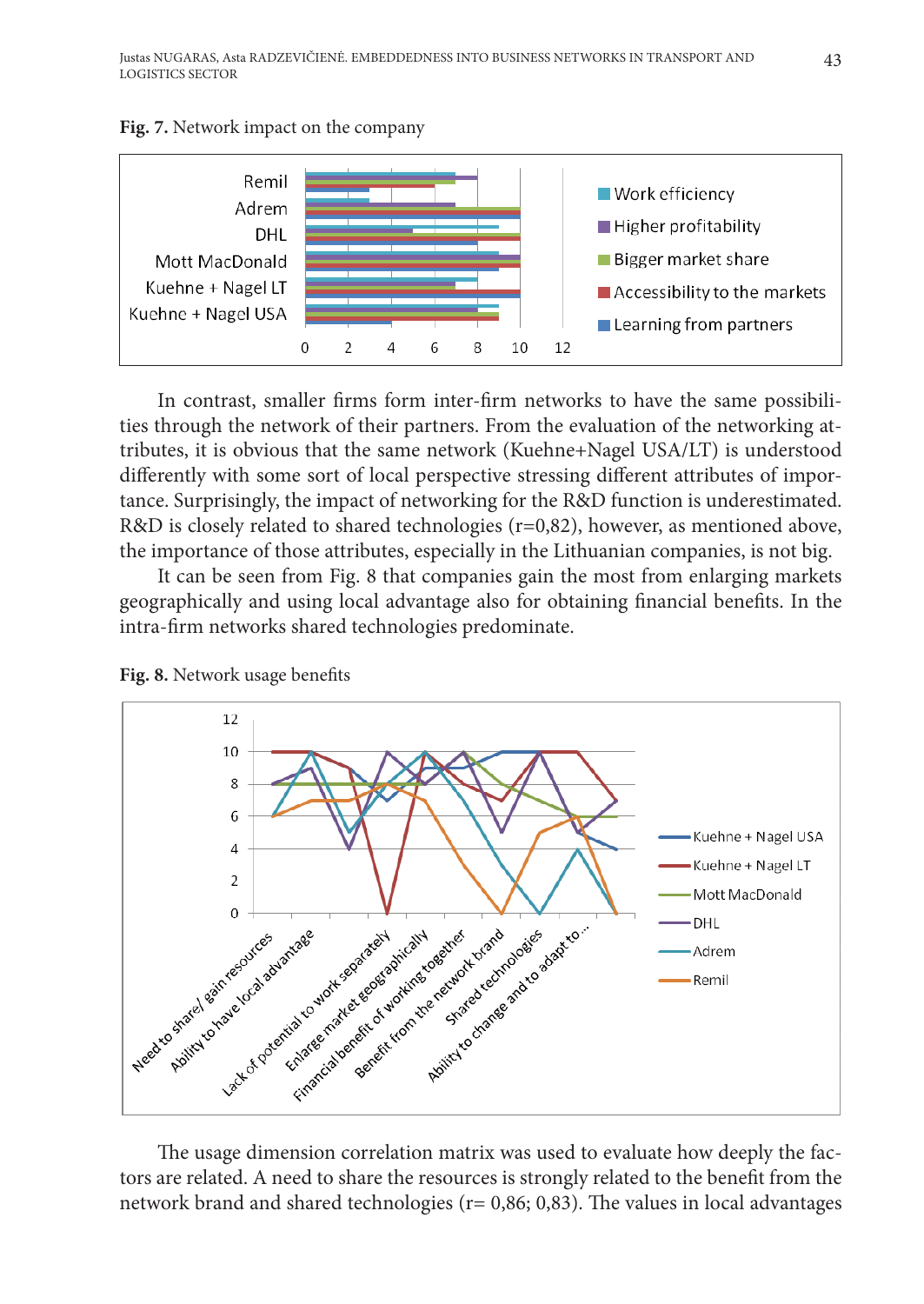are almost equal to those of geographical market enlargement  $(r= 0.91)$ . Lack of potential to work separately is strongly negatively correlated with an ability to change and adapt to the changing environment  $(r=-0,9)$ .

#### **Findings and discussions**

Three types of companies were analysed in the empirical research: (1) global networking players; (2) the Lithuanian companies – functioning as nodes of inter-firm networks; (3) intra-firm networked companies. The nods in inter-firm and intra-firm networks analysed are diverse in their functions and size.

Research showed that the main driving force in the intra-firm network is the goal and the corporate culture of the network; in the inter-firm network, instead of common goals common interest between nods is predominant.

Network success is mostly based on the relational and usage dimension. Matured and developed intra-firm networks have higher results in all aspects of the relational dimensions, but the restriction to choose partners independently coexists. Global firms are having stable networks and are benefiting more from the network. Lithuanian firms are still in their developing stage and the role and structure of the network for the company is changing constantly.

The usage dimension of all the networks is concentrated on freight forwarding including all logistical operations. In both types of networks, the facilitation of the efficient supply chain is the core function (vertical network) and companies are using semi-horizontal relations to eliminate location differences as well as to perform the function. Also the usage dimension analysis has shown that benefits from the network (inter and intra) are similar: an impact for the market share, accessibility of the markets and learning from partners are equally important for both inter and intra networks. The predominant benefits from the network to the companies are similar: (1) market access and (2) a bigger market share.

It seems reasonable to complete the research results obtained and presented in this particular paper by further investigations. For example, an important aspect that deserves further exploration in the transport and logistics companies is the coopetition element in the inter-firm networks, influence of networking on profitability and the analysis of learning effects.

#### **References**

- Achrol and Kotler, P. (1999). Marketing in the Network Economy. *Journal of Marketing*, *63*: 146–63.
- Argote, L., McEvily, B. and Reagans, R. (2003). Managing Knowledge in Organizations: An Integrative Framework and Review of Emerging Themes. *Management Science, 49 (4):* 571–582.
- Basole, R. C. and Rouse, W. B., (2008). Complexity of service value networks: Conceptualization and empirical investigation. *IBM Systems Journal,* 47(1): 53–70*.*
- Burt, R. S. (1992). *Structual Holes. Cambridge*, MA: Harvard University Press.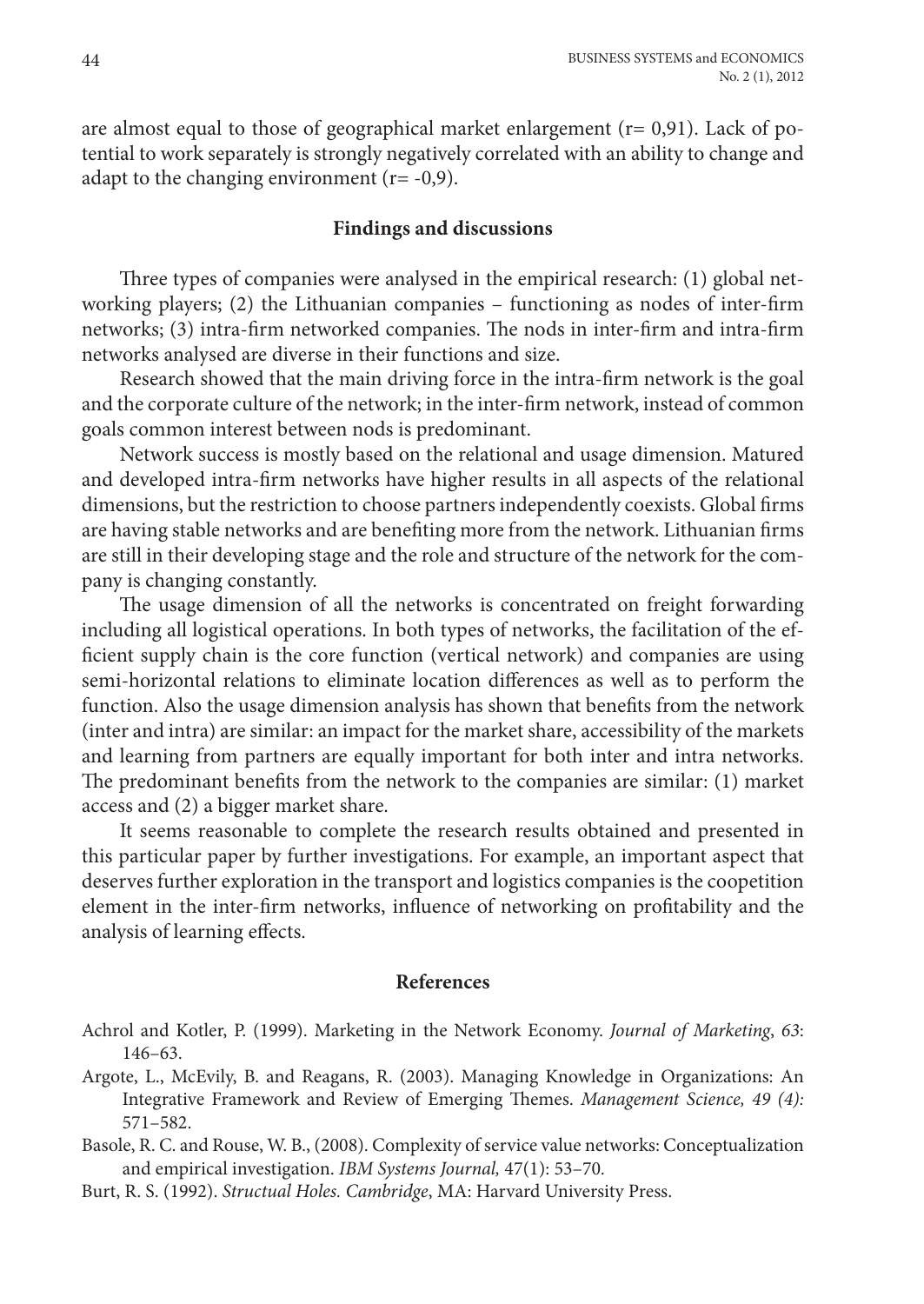- Busquets, J., Rodon, J. and Wareham, J. (2009). Adaptability in smart business networks: An exploratory case in the insurance industry. *Decision Support Systems,* 47: 287–296.
- Carson, D., Gilmore, A. and Rocks, S. (2004). SME marketing networking: a strategic approach, *Strat.*, 13: 369–382.
- Castells, M. (2000). *The rise of the network society (2nd ed.).* Oxford, Malden, Mass: Blackwell Publisrs.
- DHL, 2010. http://www.dhl.com/en.html, reviewed 20 June 2010.
- Ghoshal, S. and Bartlett, Ch. A. (2005). The Multinational Corporation as an Inter- Organizational Network. *Organization Theory and the Multinational Corporation.* New York: Palgrave Macmillan.
- Gilsing, V., Nooteboom, B., Vanhaverbeke, W., Duysters, G. and Oord A. (2008). Network embeddedness and the exploration of novel technologies: Technological distance, betweenness centrality and density. *Research Policy,* 37: 1717–1731.
- Gnyawali, D. R. and Madhavan, R. (2001). Cooperative networks and competitive dynamics: A structural embeddedness perspective. *Academy of Management Review,* 26(3): 431–445.
- Golfetto, F., Salle, R., Borghini, S. and Rinallo, D. (2007). Opening the network: Bridging the IMP tradition and other research perspectives. *Industrial Marketing Management,* 36: 844−848.
- Gulati, R. (1998). Alliances and networks. *Strategic Management Journal,* 19: 293–317.
- Gulati, R., Nohria, N. and Zaheer, A. (2000). Strategic networks. *Strategic Management Journal,* 21: 203–215.
- Halinen, A. and Tornroos, J. (1998). The Role of Embeddedness in the Evolution of Business Networks*. Scandinavian Journal of Management,* 14(3):187–205.
- Hansen, M. (1999). The search-transfer problem: The role of weak ties in sharing knowledge across organization subunits. *Administrative Science Quarterly,* 44(1):82–111.
- JSC ADREM, (2010). http://www.adrem.lt/, reviewed 20 June 2010.
- Khoja, F. and Maranville, S. (2009). The Power of Intrafirm Networks. *Academy of Strategic Management Journal,* 8: 51–70.
- Kuehne + Nagel, 2010. http://www.kn-portal.com/, reviewed 20 June 2010.
- Lado, A. A., Boyd, N. and Hanlon, S. C. (1997). Competition, cooperation, and the search for economic rents: A syncretic model. *Academy of Management Review,* 22(1): 110–141.
- Luo, X., Slotegraaf, R. J. and Pan, X. (2006). Cross-Functional "Coopetition": The Simultaneous Role of Cooperation and Competition. Within Firms.
- McEvily, B. and Marcus, A. (2005). Embedded ties and the acquisition of competitive capabilities. *Strategic Management Journal,* 26: 1033–1055.
- Moran, P. (2005). Structural vs. Relational Embeddedness: Social Capital and Managerial Performance**.** *Strategic Management Journal,* 26**:**1129–1151
- Nugaras, J. and Radzevičienė, A. (2009). Networking in the transport sector: inter-firm vs intrafirm perspective*. Mokslas – Lietuvos ateitis,* 2(2): 69 – 74.
- Remil, (2010). http://www.remil.lt/, reviewed 20 June 2010.
- Rindfleisch, A. and Moorman, C. (2001). The Acquisition and Utilization of Information in New Product Alliances: A Strength of Ties Perspective*. Journal of Marketing,* 65:1–18.
- Stein, H. D. and Ginevičius, R. (2010). Overview and comparison of profit sharing in different business collaboration forms. *Journal of Business Economics and Management,* 11(3): 428–443
- Stuart, T. E. and Sorenson, O. (2007). Strategic Networks And Entrepreneurial Ventures. *Strategic Entrepreneurship Journal,* 1**:** 211–227.
- The Mott MacDonald Group, (2010). www. http://www.mottmac.com/, reviewed on 20 June 2010.